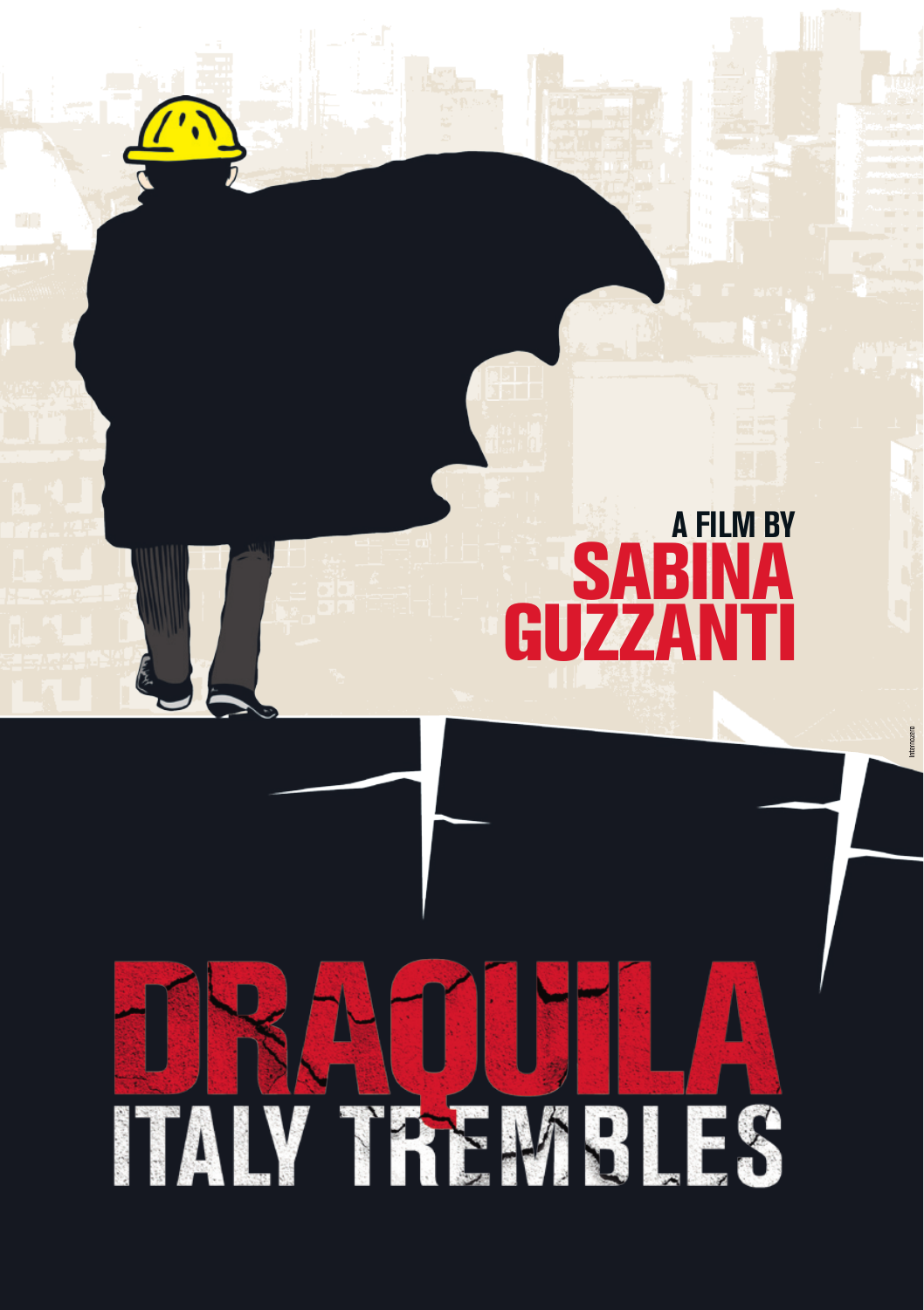#### **international press**

PR CONTACT CANNES 2010 MAY 12 – 23

CANNES OFFICE: All Suites Garden Studio, Residence Home Business Cannes Croi-SETTE, 12 rue Latour Maubourg, 06400 Cannes Email: festival@theprcontact.com

CONTACT: Phil SYMES CELL +33 6 14 61 29 42

Ronaldo MOURAO CELL +33 6 12 02 80 77

Virginia GARCIA CELL +33 6 46 35 94 34

#### **international sales**

#### wild bunch

CANNES SALES OFFICE: 4 La Croisette, 2nd floor 06400 cannes Phone +33 4 97 06 52 79

Carole Baraton CELL +33 6 20 36 77 72 cbaraton@wildbunch.eu

Laurent Baudens CELL +33 6 70 79 05 17 lbaudens@wildbunch.eu

Vincent Maraval CELL +33 6 11 91 23 93 vmaraval@wildbunch.eu

Gaël Nouaille CELL +33 6 21 23 04 72 gnouaille@wildbunch.eu

SILVIA SIMONUTTI CELL +33 6 20 74 95 08 ssimonutti@wil.dbunch.eu

To download high resolution images please see the PRESS section at www.wildbunch.biz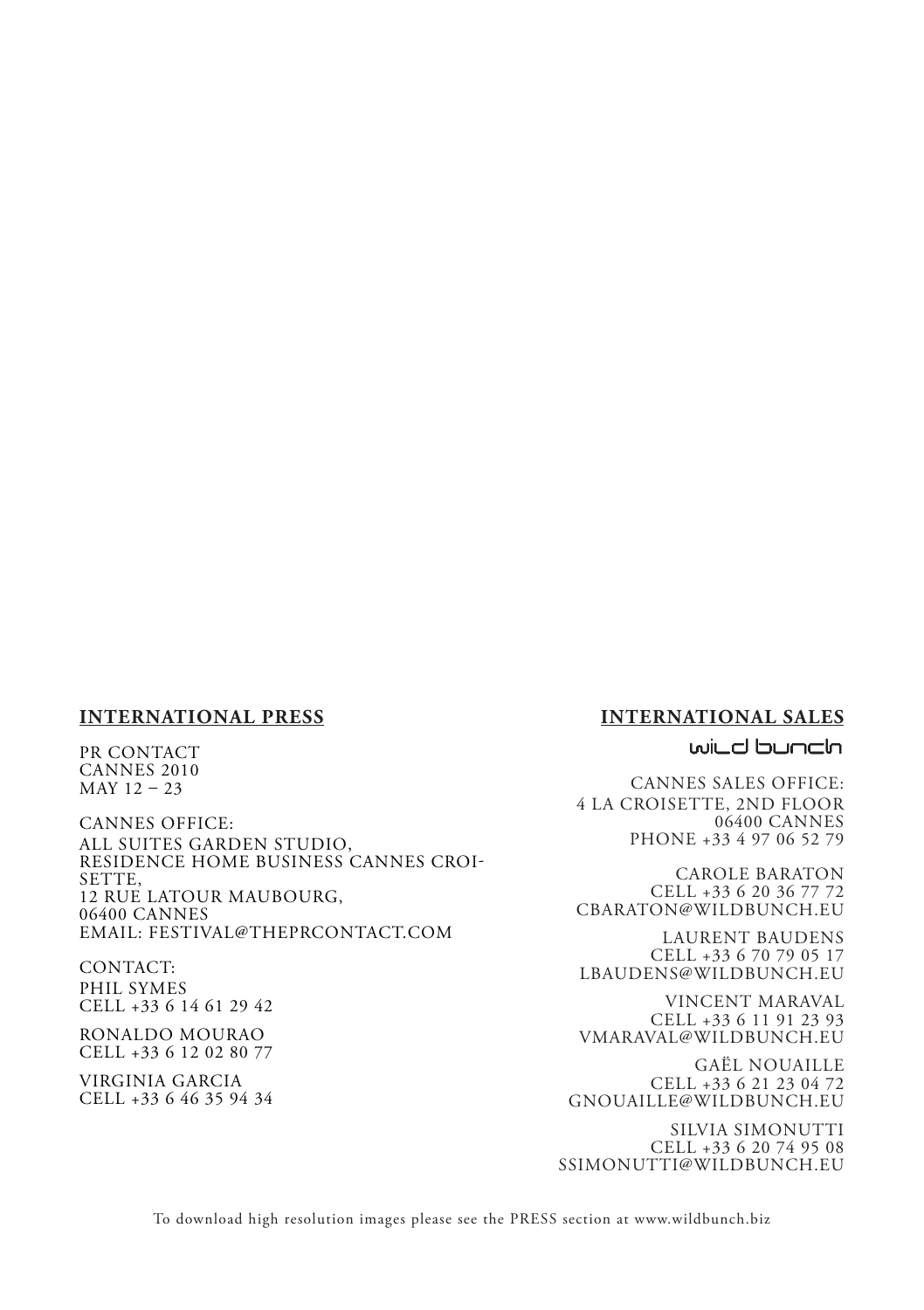# DRAQUILA<br>ITALY TREMBLES

a film by Sabina Guzzanti

ITALY 2010 - 97 MIN - COLOR - 1,85- 35 MM - DOLBY SR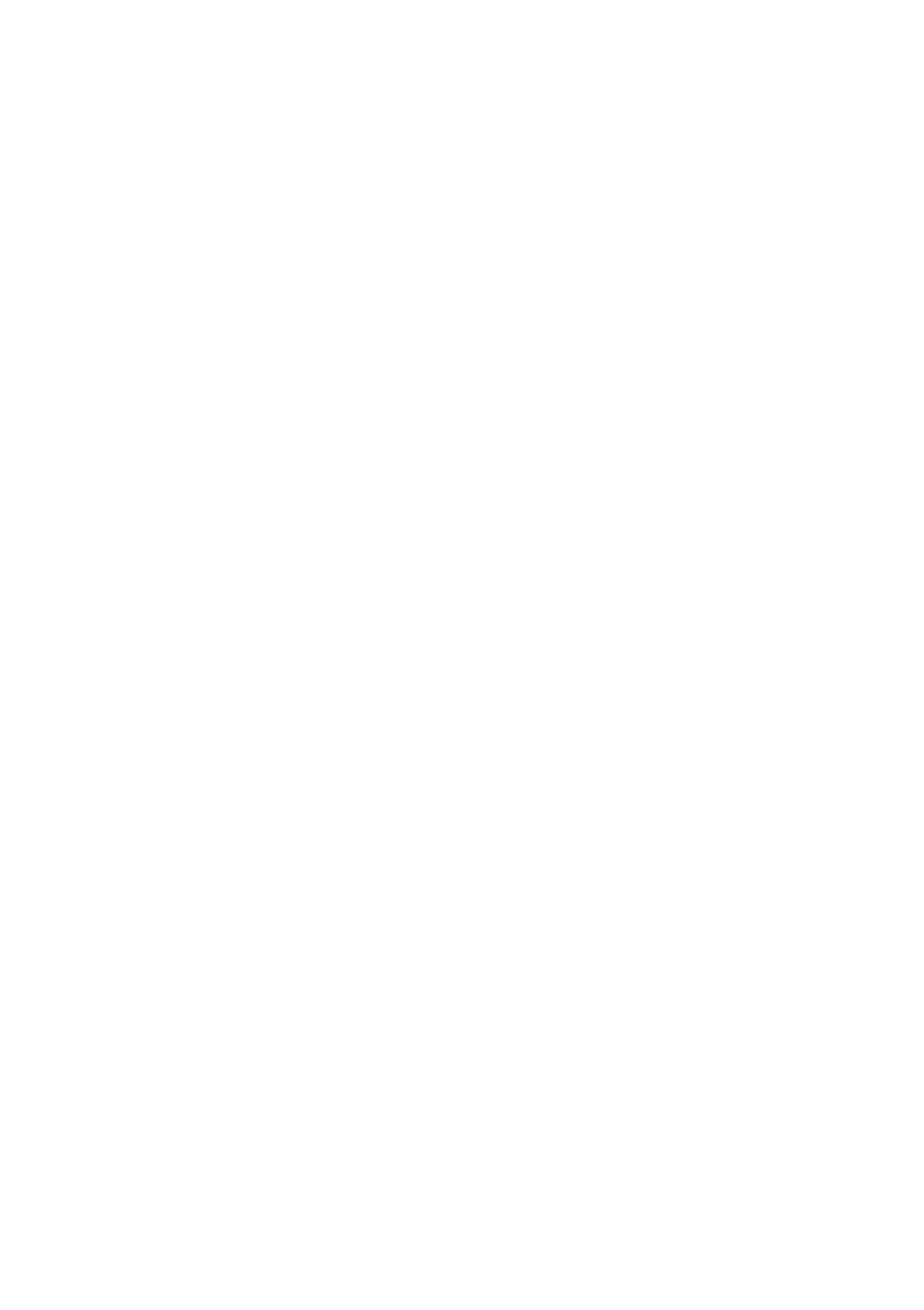## **SYNOPSIS**

**Why do Italians vote Berlusconi?** 

**The violence of propaganda, the impotence of citizens, questions of the economy, illicit power relationships... And a catastrophe: the city of L'Aquila devastated by an earthquake...** 

**All these combine to show how the young Italian democracy has been subdued.** 

**Sabina Guzzanti, celebrated Italian comedian, director and popular satirical author, conducts her enquiry by digging through the rubble of the 6th April 2009 earthquake.**

The caricature of Berlusconi – one of the director's most celebrated impersonations - strolls through Aquila's refugee camp and wanders the deserted town like an emperor at the end of his reign.

A town devastated by an earthquake – the perfect location from which to recount Italy's drift into authoritarianism, the mess of blackmail, scandal, swindles and inertia of the political classes, the media and the citizens, that have paralysed the country. Why do the Italians vote for Berlusconi?

Aquila – this magnificent city laid low by an earthquake – will give us the answers. Why did the proud people of Aquila exchange their most precious commodity – their community, a dynamic town full of students and works of art – for a little apartment in a dormitory town, furnished by Berlusconi? Why did they believe TV propaganda rather than the evidence of their own eyes? And how did it happen to others too, as quickly and as deceitfully? Who was leaning on them?

The days of Berlusconi's reign seem numbered: it's time to search through the rubble and draw what conclusions we can.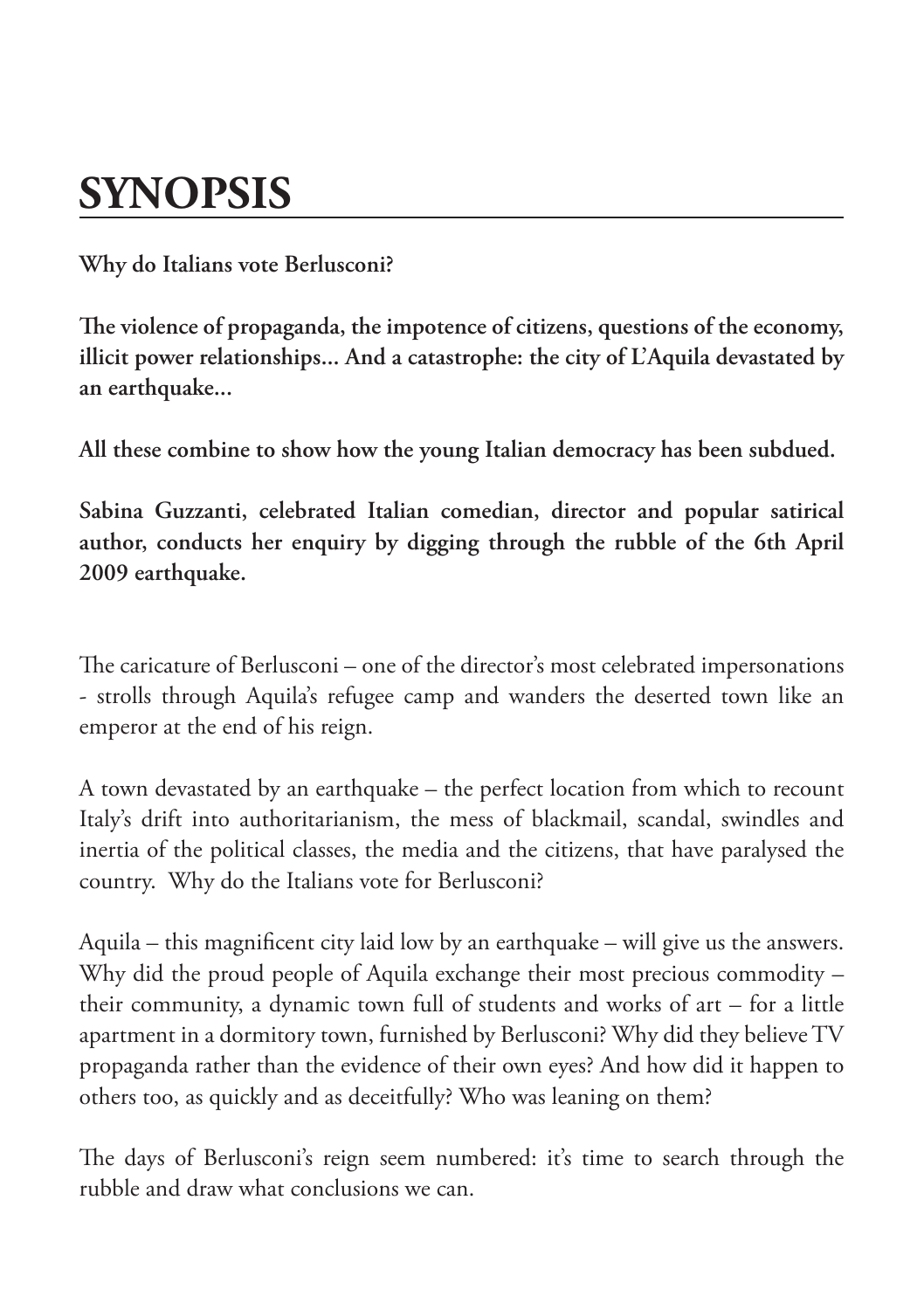# **DIRECTOR'S NOTES**

Through the aftermath of the L'Aquila earthquake, the film shows Berlusconi's propaganda at work and its effects on the Italian people. One only needs to scratch the surface to see scandals breaking out everywhere.

I wanted to talk about the fact that there is no reaction from the opposition, about the inconsistency and lack of political power; about the fact that the citizens can't seem to be able to get organised and are only capable of accomplishing desperate acts. First and foremost this enquiry shows how, in the name of emergency and safety, laws are constantly bypassed and civil rights ignored through the power of a pseudo citizen's organisation, the so-called "Civil Protection", which - thanks to Berlusconi - has acquired immense power.

#### **WHAT PROMPTED THIS SUBJECT?**

I waited a few weeks before going to L'Aquila. It was after the G8 summit in July 2009. I spent one evening there in a self-managed refuge camp where I talked to the people.

I was told about the "invaders"… who weren't volunteers on site, nor firemen but teams from the State Department's 'Civil Protection'.

I thought it was necessary to observe what was happening there….

What I found out about the 'Civil Protection' seemed far-fetched, unbelievable.

For nine years, a kind of parallel state had been taking shape without the public's knowledge. No one seemed to know that a government army had been given the right to bypass the law through spending, hiring, authorizing inappropriate planning permissions and the allocation of grants from Vatican funds.

The real challenge was to assess the situation, which was rapidly reaching the point of anarchy.

I thought I was blinded by my loathing for Berlusconi…

Government propaganda had nearly convinced me that the victims of the disaster were grateful to the Prime Minister.

Then scandals broke out…..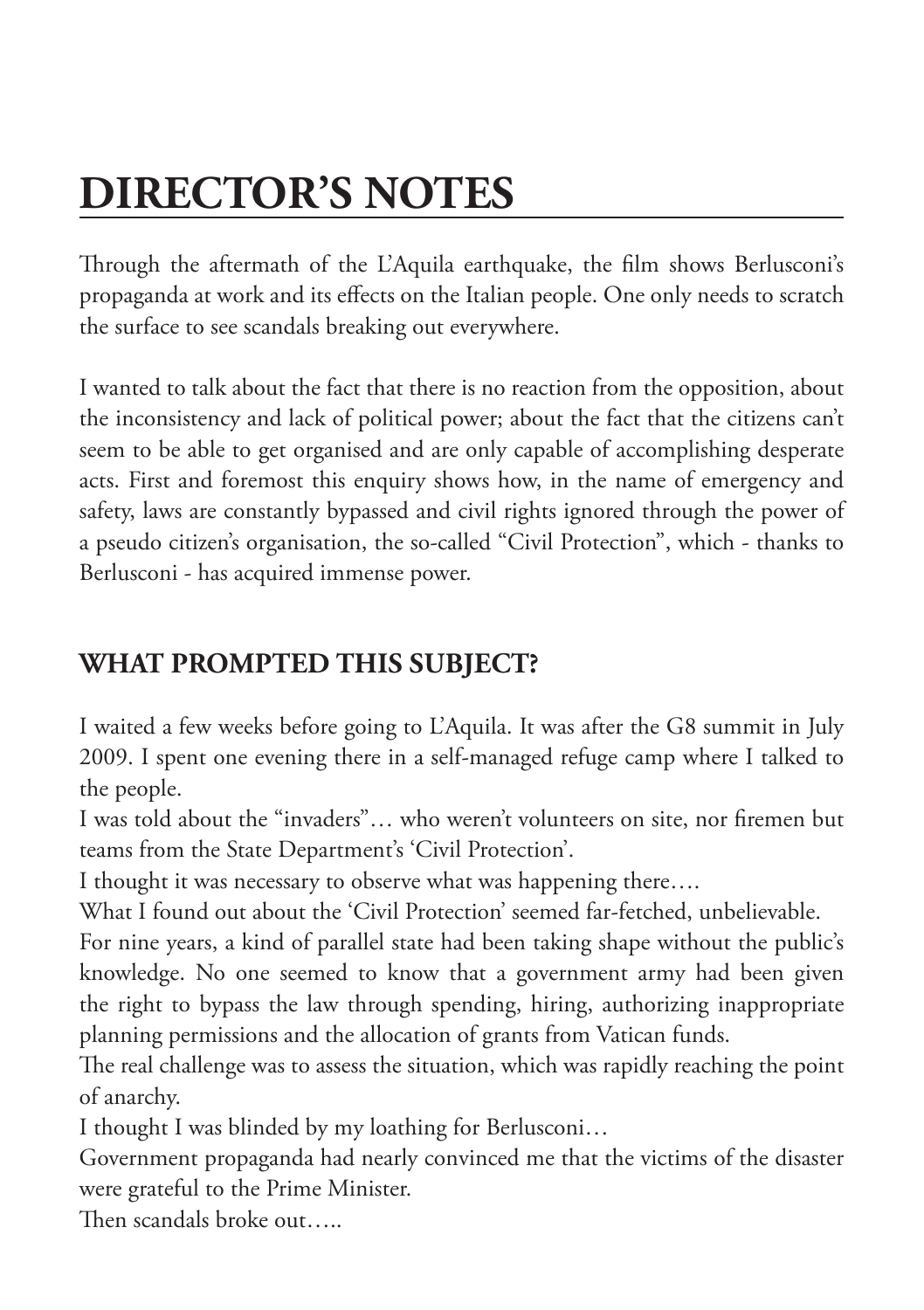Shooting this film and looking at the images again, editing them and linking all the events has moved me deeply

It will take a long time to rebuild L'Aquila: a city whose construction was begun by Frederick II as a bulwark against a corrupted Rome and completed in the 13th century by his son; a city subjected to many terrible earthquakes and today confronted by something much more serious. It will take at least as long to rebuild Italy.

Sabina Guzzanti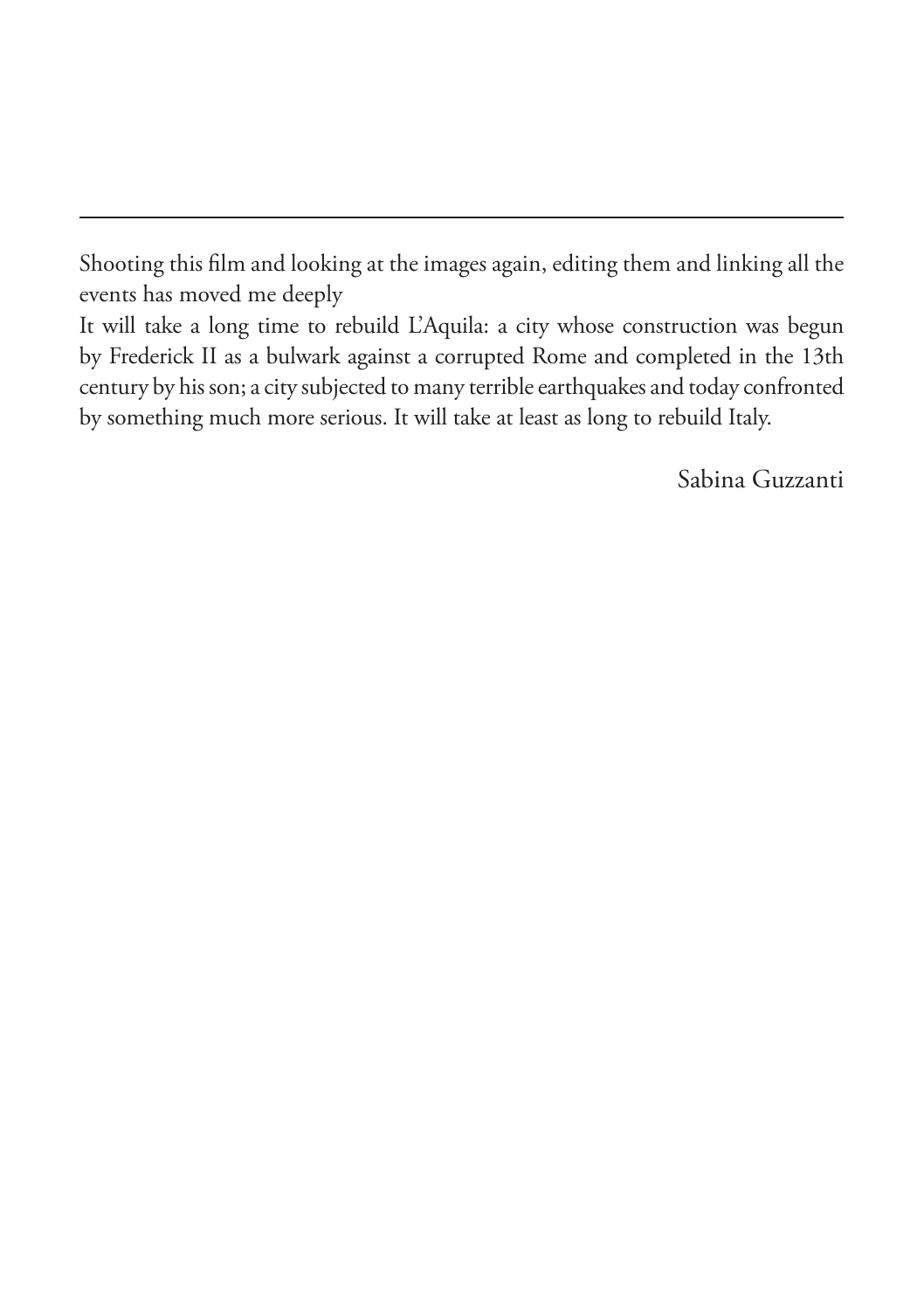## **SABINA GUZZANTI BIOGRAPHY**



November 2003: *RaiOt*, a late night TV political satire shown on Rai 3, written and directed by and starring Sabina Guzzanti, is taken off the air. Sabina Guzzanti leaves RAI, proving that making fun of Berlusconi and his politics is not accepted and that freedom of expression has to be fought for in her country.

Sabina's mission, after a long television career as both writer and actor in cult TV shows, is to tell the truth and shed light on dark contemporary events in Italy, encompassing politics and economics.

As a form of protest against the censorship imposed on *RaiOt*, Sabina Guzzanti shot her side of the story in the film *Viva Zapatero* (2005) in which she shows and condemns the lack of freedom of expression in Italy. Following the film's great success with the public she found herself behind the camera again in 2007 with the comedy *Le Ragioni dell'Aragosta* (*Sympathy for the Lobster*), which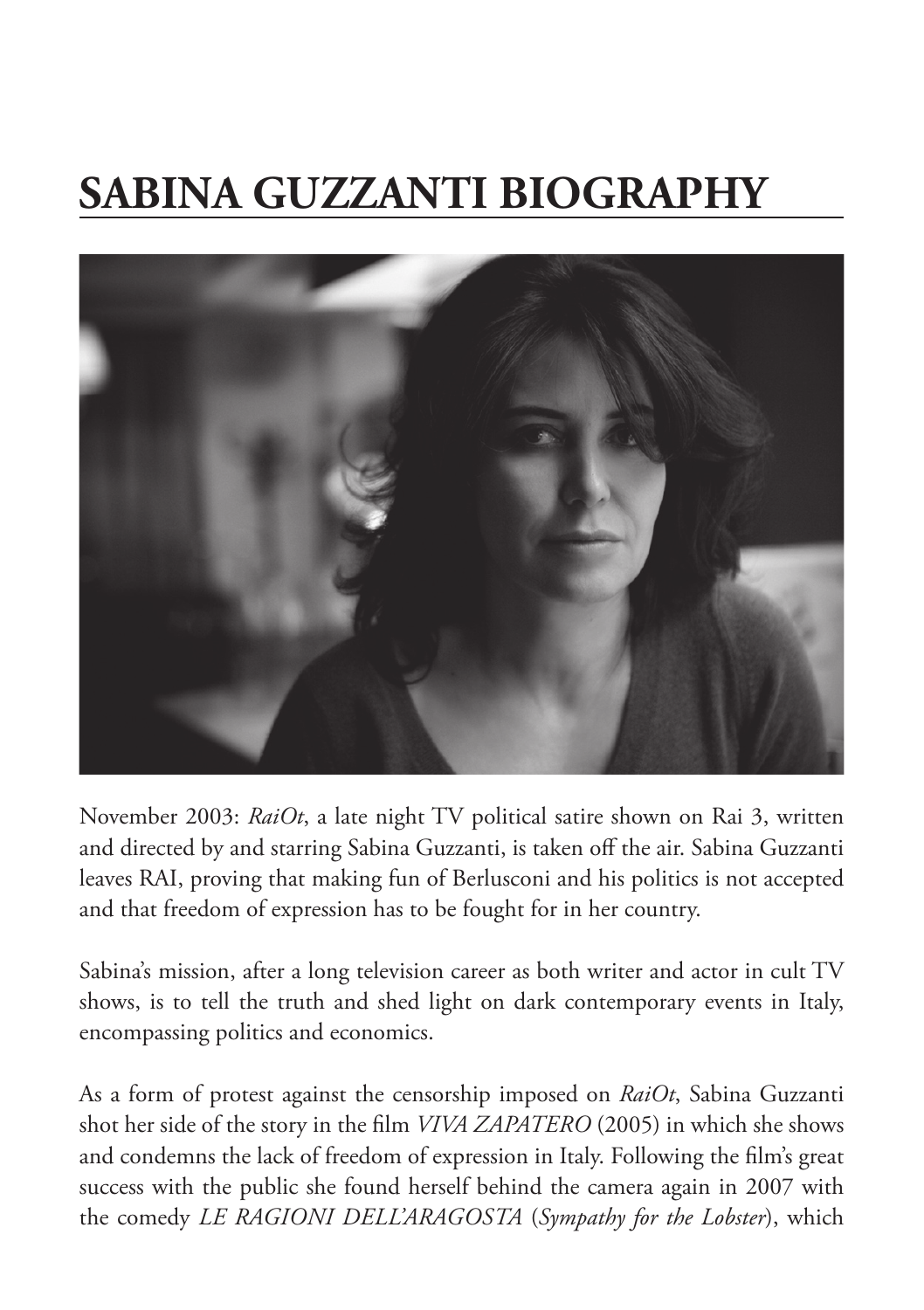featured the comedians from *Avanzi*, a popular political satire show much in vogue in the early nineties.

Her films have generated much debate and controversy in the media but have allowed her to gain the audience's trust. Freedom of expression won. With this conviction as ammunition she returns behind the camera.

*DRAQUILA, ITALY TREMBLES* - Sabina Guzzanti's fourth feature film - is a penetrating report of the events tied to the earthquake in L'Aquila, and an intense and disturbing story about the effects of autocracy.

Sabina Guzzanti has always been active on many fronts: film, television, literature, music, political activism and theatre, all of which have displayed her exceptional qualities as a performer and creator in constant search of dramatic material.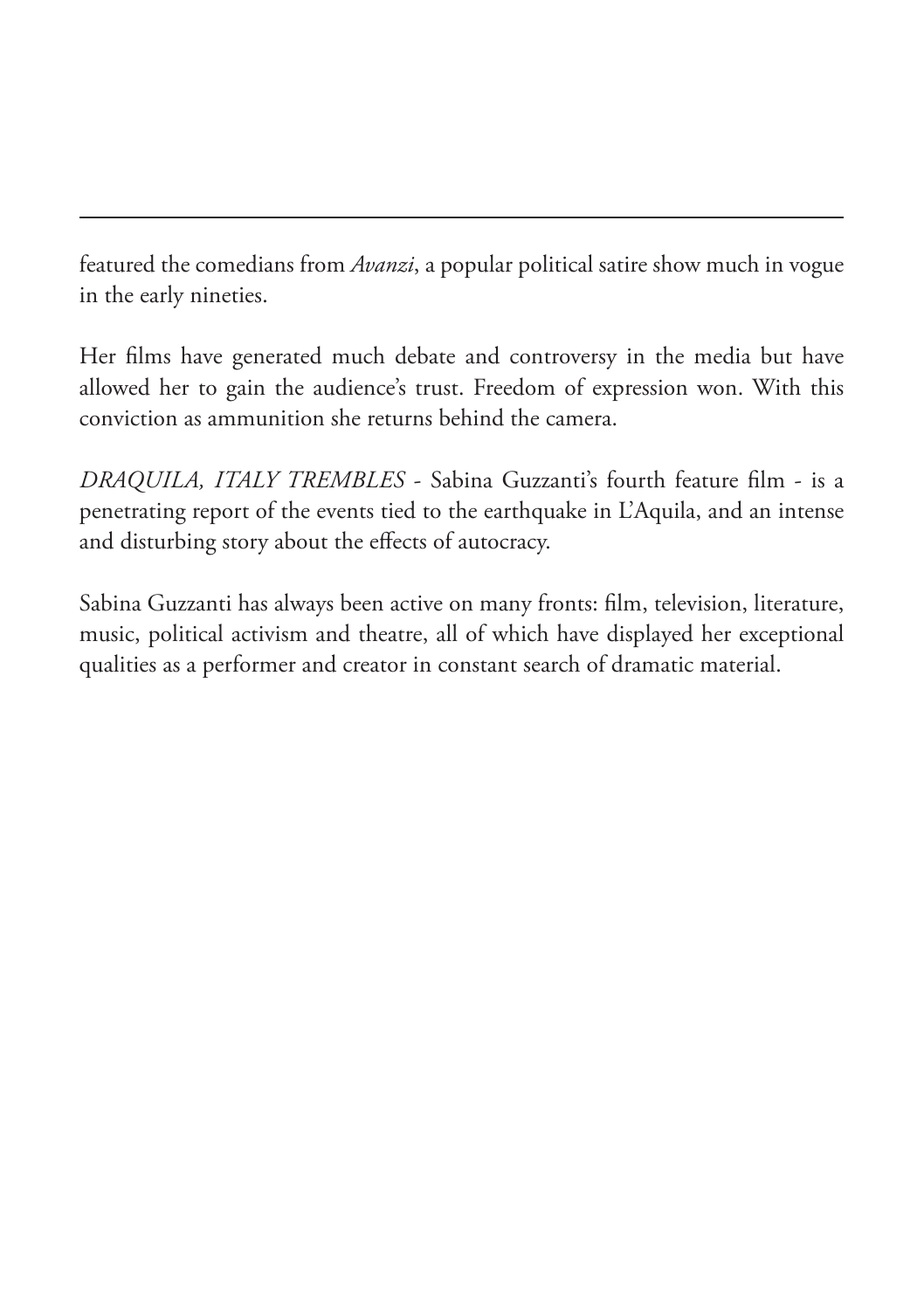### **Crew**

| Written and Directed by    | Sabina Guzzanti                      |
|----------------------------|--------------------------------------|
| Producers                  | Secol Superbo and Sciocco Produzioni |
|                            | Gruppo Ambra                         |
|                            | ALBA Produzioni                      |
| <b>Associated Producer</b> | <b>Bim Distribuzione</b>             |
| Editor                     | Clelio Benevento                     |
| Production Manager         | Anita Lamanna                        |
| DPs                        | Mario Amura                          |
|                            | Clarissa Cappellani                  |
| Sound Recordist            | Erwan Kerzanet                       |
| Original Music             | Riccardo Giagni                      |
|                            | Maurizio Rizzuto                     |
| Sound Editors              | Daniela Bassani                      |
|                            | Marzia Cordò                         |
| Graphics and Animation     | Sergio Gazzo                         |
| Line Producers             | Sergio Bernardi                      |
|                            | Sandro Frezza                        |
|                            | Ferdinando Vicentini Orgnani         |
| Soundtrack                 | <b>AM</b>                            |
|                            |                                      |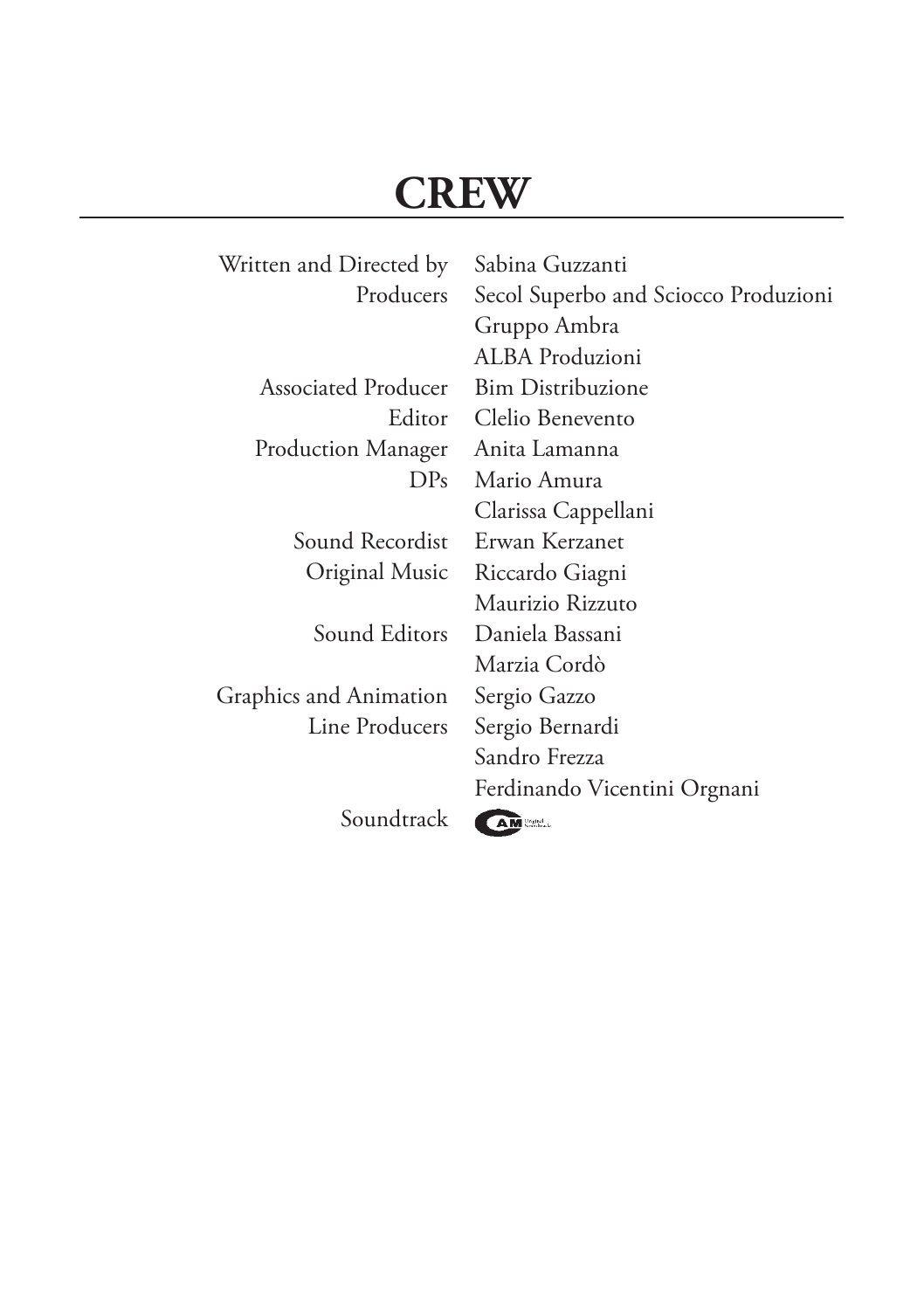# **ELCHE LECHAIONE**

Sabina Guzzanti Secol Superbo et Sciocco Produzioni Gruppo Ambra BA Produzioni LA Bim Distribuzione Clelio Benevento Anita Lamanna Mario Amura Clarissa Cappellani Erwan Kerzanet Riccardo Giagni Maurizio Rizzuto Daniela Bassani Marzia Cordò Sergio Gazzo Sergio Bernardi Sandro Frezza inangi $O$  inina $\sigma$ i $V$  obnanihr $\sigma$ H

Écrit et réalisé par Production

En association avec Montage Organisation générale Chef opérateur

uos  $\mathsf{subisny}$ 

Montage son

Graphisme et animation Producteurs exécutifs

Bande originale du film éditée par

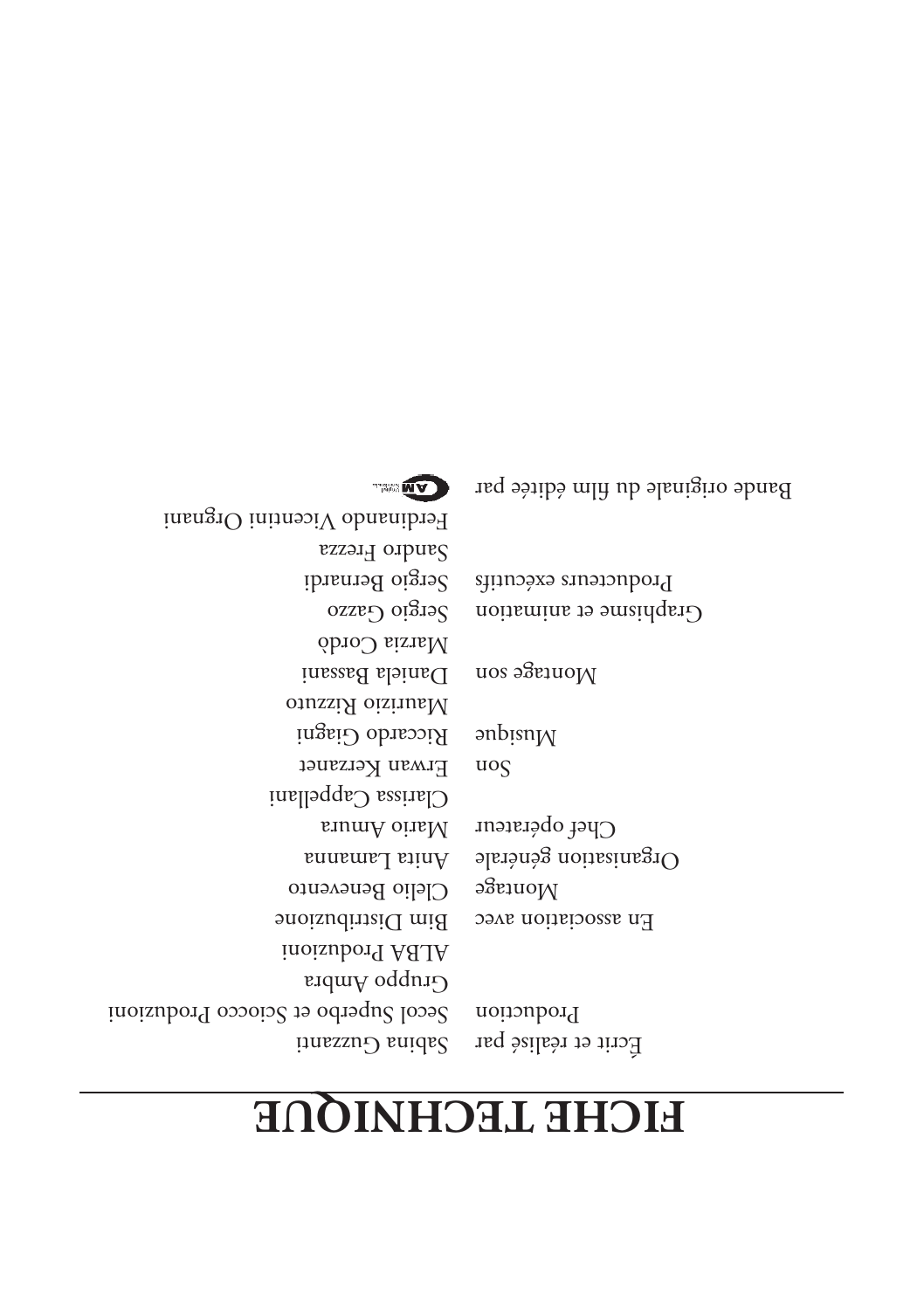laquelle on retrouve tous les acteurs de l'émission Avanzi (une autre émission de télévision satirique diffusée sur Rai 3).

Ses films suscitent beaucoup de polémiques et de nombreuses attaques dans les médias, mais le public continue de lui accorder toute sa confiance. La liberté de pensée paie. Et c'est avec cette conviction qu'elle retourne à la réalisation.

Draquila, L'Italie qui tremble est son quatrième long-métrage. Un reportage approfondi sur les événements liés au tremblement de trer de L'Aquila et un récit intense et bouleversant sur la manière dont le virage autoritaire des instances au pouvoir se répercute sur les gens du peuple.

Sabina Guzzanti a toujours été présente sur plusieurs fronts : cinéma, télévision, écriture, musique, engagement politique et beaucoup de théâtre, avec des spectacles comico-satiriques dans lesquels s'expriment ses extraordinaires qualités d'artiste ainsi qu'une recherche constante de nouvelles formes dramaturgiques.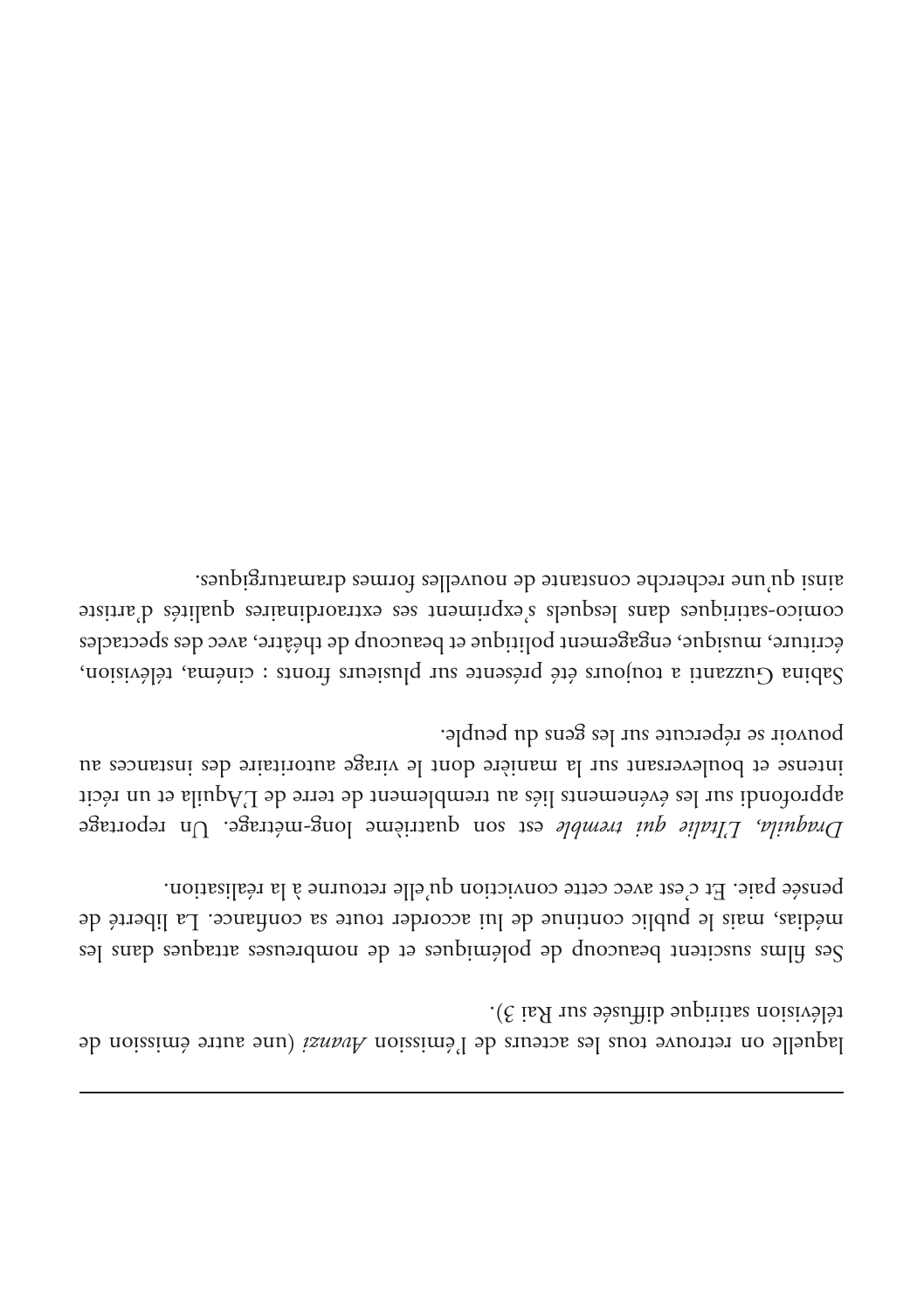# **EQUINA GUZZANTI, RÉALISATRICE**



 (émission de télévision satirique diffusée sur Rai 3) s'arrête *Raiot* Novembre 2003. et Sabina Guzzanti quitte la RAI, consciente d'un fist nouveau : elle va devoir se battre pour la liberté d'expression. Verve comique, ironie, et un point de vue mordant sur l'actualité seront ses armes.

Son rôle, après une longue expérience télévisuelle en tant qu'auteur et interprète dans des programmes cultes, sera de raconter la vérité et de faire la lumière sur les épisodes obscurs de l'histoire italienne contemporaine.

Le bâillon mis à l'émission *Raiot* la conduit à tourner le documentaire en 2005, afin de dénoncer le peu de liberté d'expression en Italie. *! Viva Zapatero*

Après le grand succès public rencontré par ce film, elle retourne derrière la caméra ), une comédie dans *Les raisons de la langouste* ( *Le ragioni dell'aragosta* en 2007 pour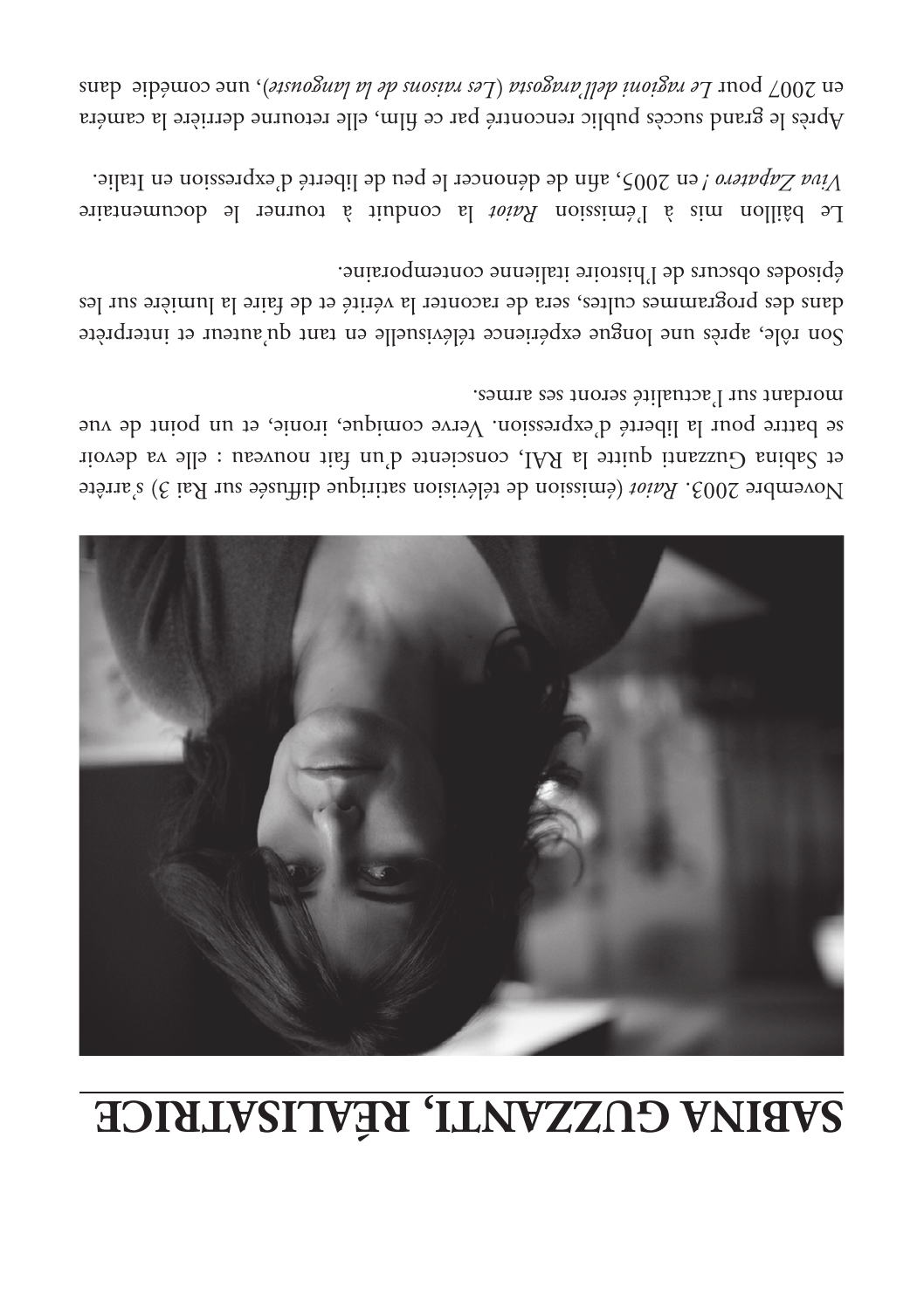Tourner, revoir les images, les monter, relier tout ce qui est arrivé m'a bouleversée. Il faudra longtemps pour reconstruire l'Italie, au moins autant pour reconstruire ne ville conçue par Frédéric II pour s'opposer à la Rome corrompue. U 'Aquila. L Une ville qui a été attaquée par de terribles tremblements de terre, mais qui cette fois-ci doit se confronter à quelque chose de bien plus grave.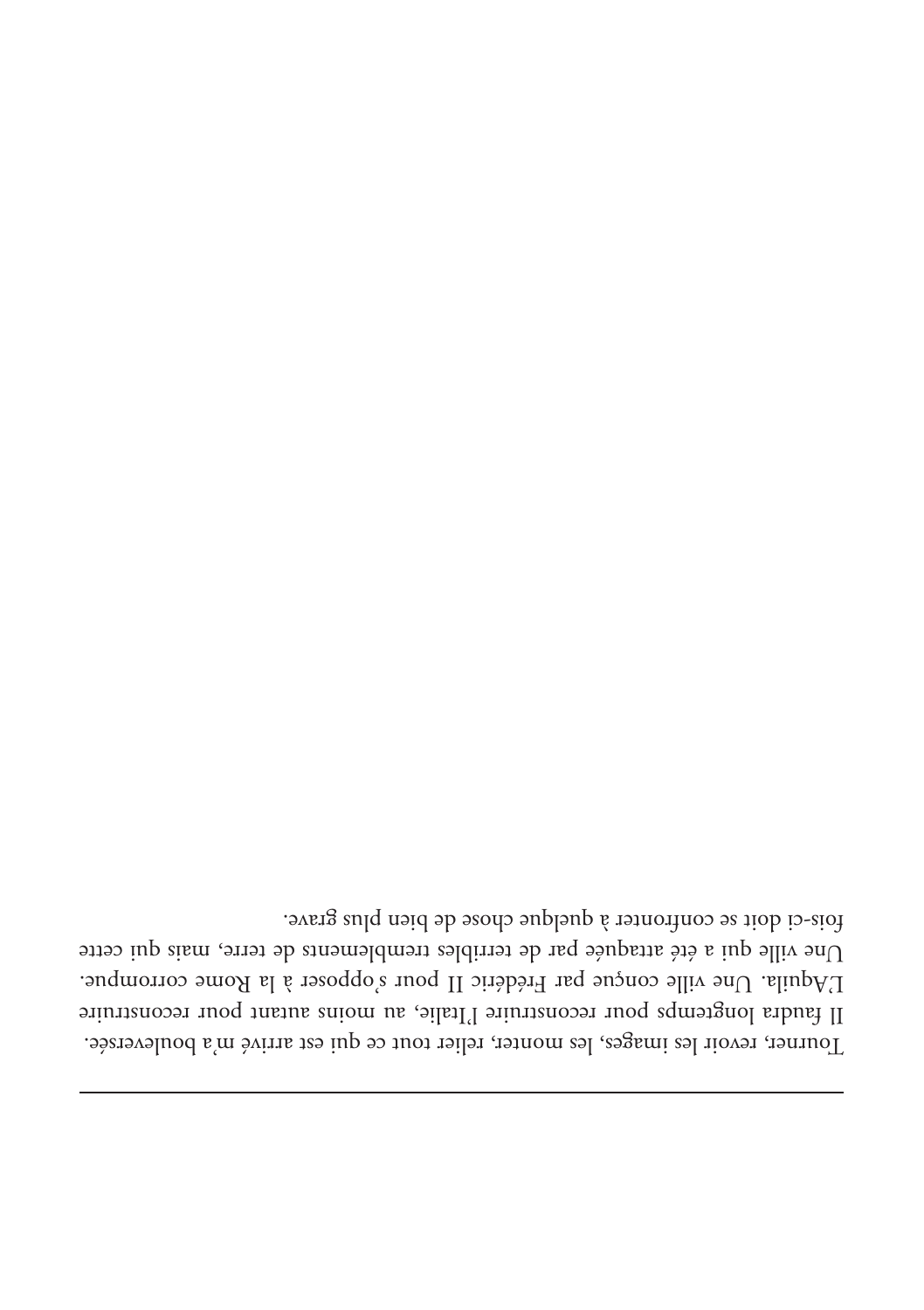# **ALISATION EXAMPLE DE**

A travers une analyse de la gestion de l'après séisme à L'Aquila, ce film montre le fonctionnement de la propagande berlusconienne, jusqu'où elle va, quels effets elle a sur la population. Dès que l'on creuse, des scandales éclatent partout.

Je voulais raconter les causes de l'absence de réaction des partis de l'opposition, de l'inconsistance et de l'impuissance de la politique ; dire pourquoi les citoyens ne parviennent pas à s'organiser et semblent n'accomplir que des gestes désespérés dans le seul but d'obtenir un peu de visibilité. Cette enquête raconte avant tout comment, au nom de l'urgence et de la sécurité, les lois sont constamment détournées et les droits civils bafoués, par le biais d'une organisation soi-disant citoyenne, dite de Protection Civile qui, grâce à Berlusconi, a acquis un pouvoir phénoménal.

#### **y LORIGINE DU PROJET**

J'ai attendu quelques semaines après le G8 avant d'aller à l'Aquila, c'était en juillet dernier.

J'ai passé une soirée dans un camp autogéré où j'ai discuté avec des gens. On m'a parlé des « envahisseurs »… ce ne sont ni les volontaires, ni les pompiers, mais les

équipes de la « Protection civile », du Département d'Etat.

Je me suis dit alors qu'il fallait observer ce qu'il était en train de se passer… J'ai découvert sur le terrain ce que toute l'Italie est en train de découvrir dans

les médias. Ce que j'ai appris sur le Protection civile m'a paru énorme, incroyable. Depuis neuf ans une sorte d'état parallèle se développe sans que l'opinion publique soit au courant. Personne ne sait qu'il existe une espèce d'armée du gouvernement qui est autorisée non pas à tuer, mais à dépenser, embaucher, déroger à la loi, autoriser des constructions abusives, octroyer des fonds au Vatican.

a chose la plus difficile a été de me rendre compte que la situation avait vraiment L atteint un stade d'anarchie. Je croyais être aveuglée par mon aversion pour Berlusconi. a propagande du gouvernement a tenté de faire croire que les victimes de la L catastrophe étaient reconnaissantes au Premier Ministre. Puis les scandales ont éclaté.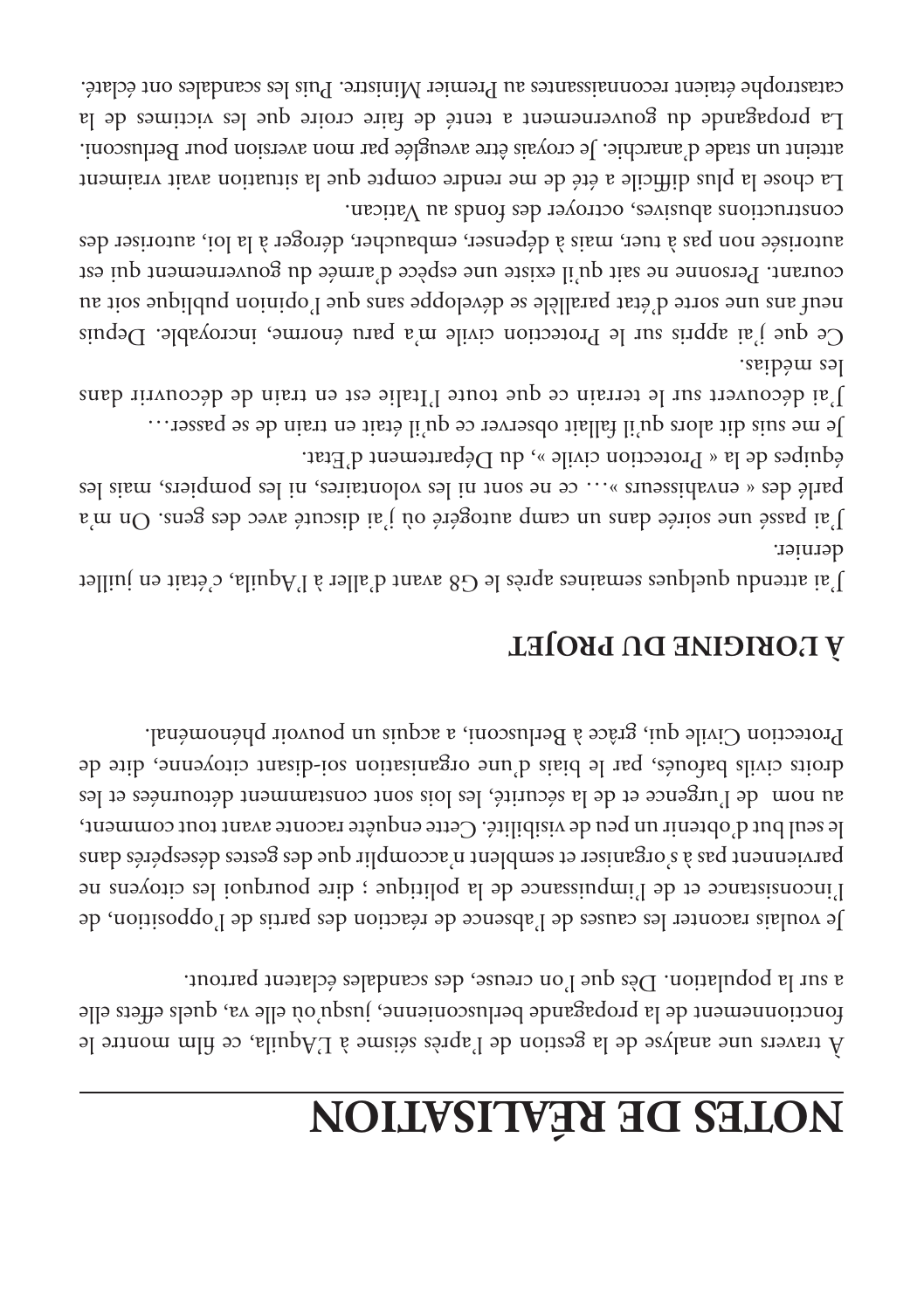# **SISJONAS**

**Pourquoi les Italiens votent pour Berlusconi ?** 

**La virulence de la propagande, l'impuissance des citoyens, un système économique précaire, des jeux de pouvoir illégaux...ou encore une catastrophe naturelle. Autant de facteurs, qui combinés, peuvent expliquer comment la jeune démocratie** 

**Italienne a été assujettie. Sabina Guzzanti, actrice, réalisatrice, et auteure satyrique très populaire en Italie, mène son enquête en fouillant sous les décombres du tremblement de terre de l'Aquila du 6 avril 2009.**

a caricature de Berlusconi - une des imitations les plus célèbres de l'auteure - se L promène dans le village de tentes de l'Aquila et erre dans la ville déserte, comme un empereur en fin de règne.

Une ville dévastée par un tremblement de terre. L'endroit idéal pour raconter la dérive autoritaire de l'Italie et l'imbroglio de chantages, de scandales, d'escroqueries et d'inertie de la classe politique, des médias, des habitants et de tout ce qui paralyse ce pays. Pourquoi les Italiens votent-ils pour Berlusconi ?

C'est l'Aquila, cette ville splendide rasée par le tremblement de terre, qui nous donne ces réponses. Pourquoi les habitants de l'Aquila, peuple montagnard et fier, ont-ils échangé ce qu'ils avaient de plus précieux, leur communauté, une ville dynamique pleine d'étudiants, d'œuvres d'art, contre un petit appartement meublé par Berlusconi dans des cités dortoirs ? Pourquoi ont-ils cru la propagande de la télévision plutôt que ce qu'ils avaient sous les yeux? Et comment se fait-il que les autres aient été aussi rapides, aussi fourbes ? Qui les a appuyés?

es jours du règne de Berlusconi semblent comptés : c'est le moment de tirer les L conclusions de cette expérience en fouillant les décombres pour récupérer ce que l'on peut.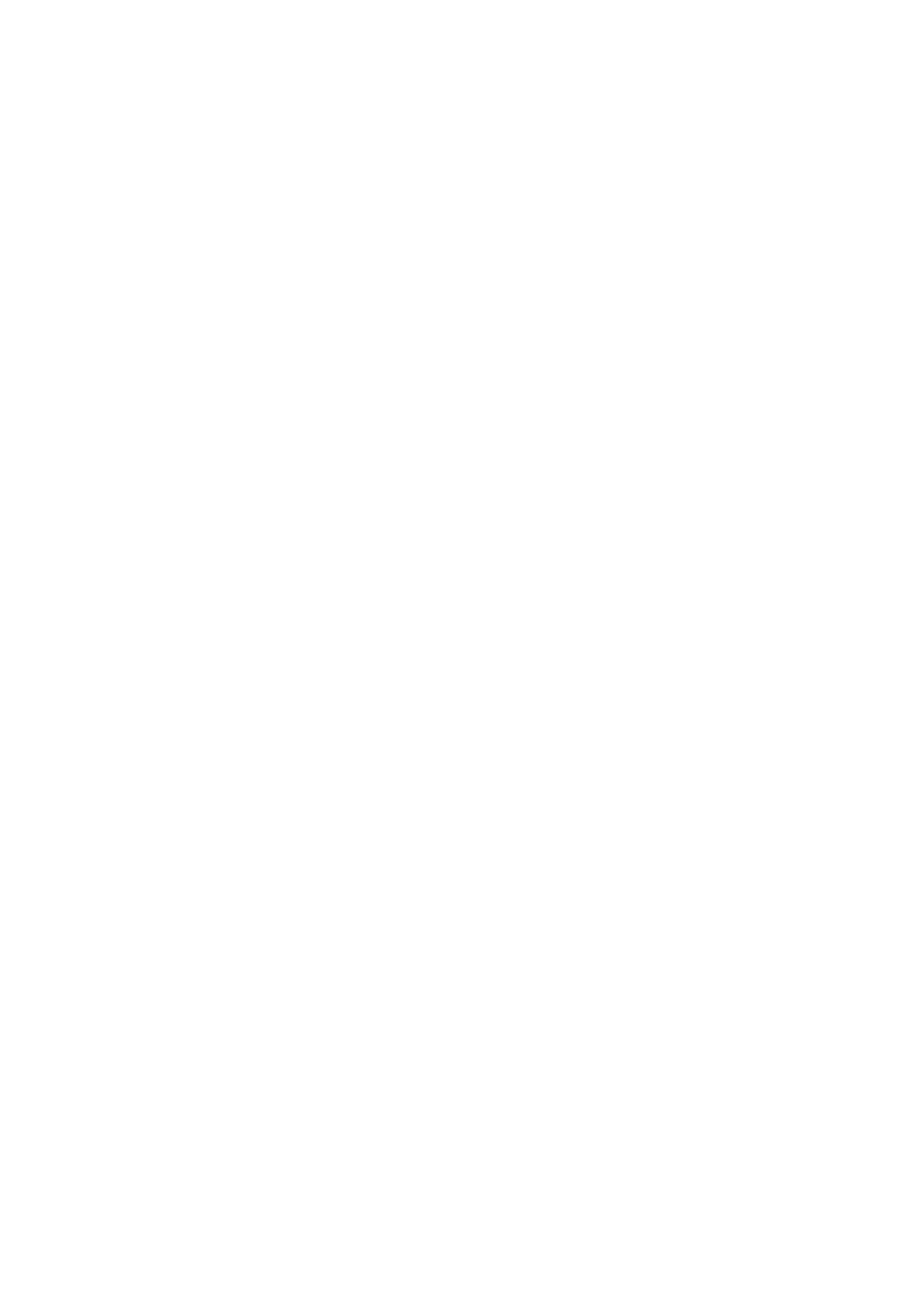# 

un film de Sabina Guzzanti

BY SR LUIT SON 26 - 32 MIN - CONTENE 1,82-32 MW - DOFBA 2K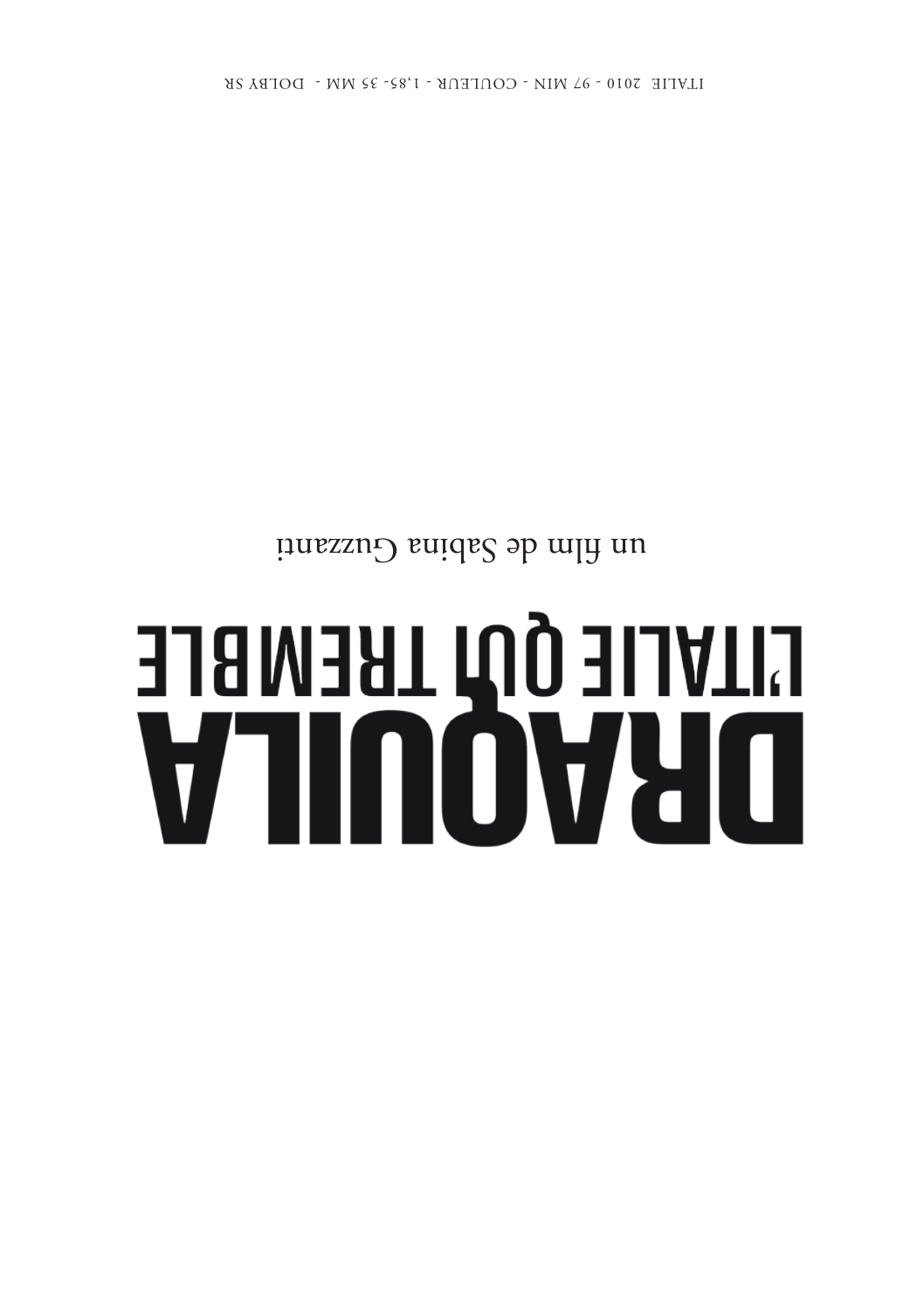#### **SHILES INTERNATIONALES**

#### **MiLU DUNCh**

64 75 90 46 7 8 8 10 Hd 00590 CANNES **A LA CROISETTE, 2ND FLOOR** CVUNES SVIES OFFICE:

cpstston@wildbunch.eu CELL +33 6 20 36 77 72 CAROLE BARATON

lbauenens@wildbuch.eu CELL +33 6 70 79 05 17 LAURENT BAUDENS

wmaraval@wildbunch.eu CELL +33 6 11 91 23 93 *NINCENL WVBVANT* 

gnouaille@wildbunch.eu  $CETT + 3996772$ GAËL NOUAILLE

us.donudbliw@inunomiss CELL +33 6 20 74 95 08 ILLINOMIS VIATIS

#### **RELAINONS PRESE FRAQQUE EXPORT**

#### TE DUBLIC SYSTÈME CINÉMA

TEL. : +33 (0) 1 41 34 22 01 /20 32 92594 FEAVITOI2-LEKKEL CEDEX **40, RUE ANATOLE FRANCE** : 21AAq A

 $\angle 608/8578666660$   $\sqrt{60}83$ 13, RUE D'ANTIBES, 4<sup>EME</sup> ÉTAGE A CANNES:

**MMMTELOBTICZAZLEWECINEWY LK** 

adelagetoriel@lepublicsystemecinema.tr **VIEXIS DELAGE TORIEL** 

allandureau@lepublicsystemecinema.fr **ANNELISE LANDUREAU** 

Photos en haute définition téléchargeables sur www.wildbunch.biz (section presse)